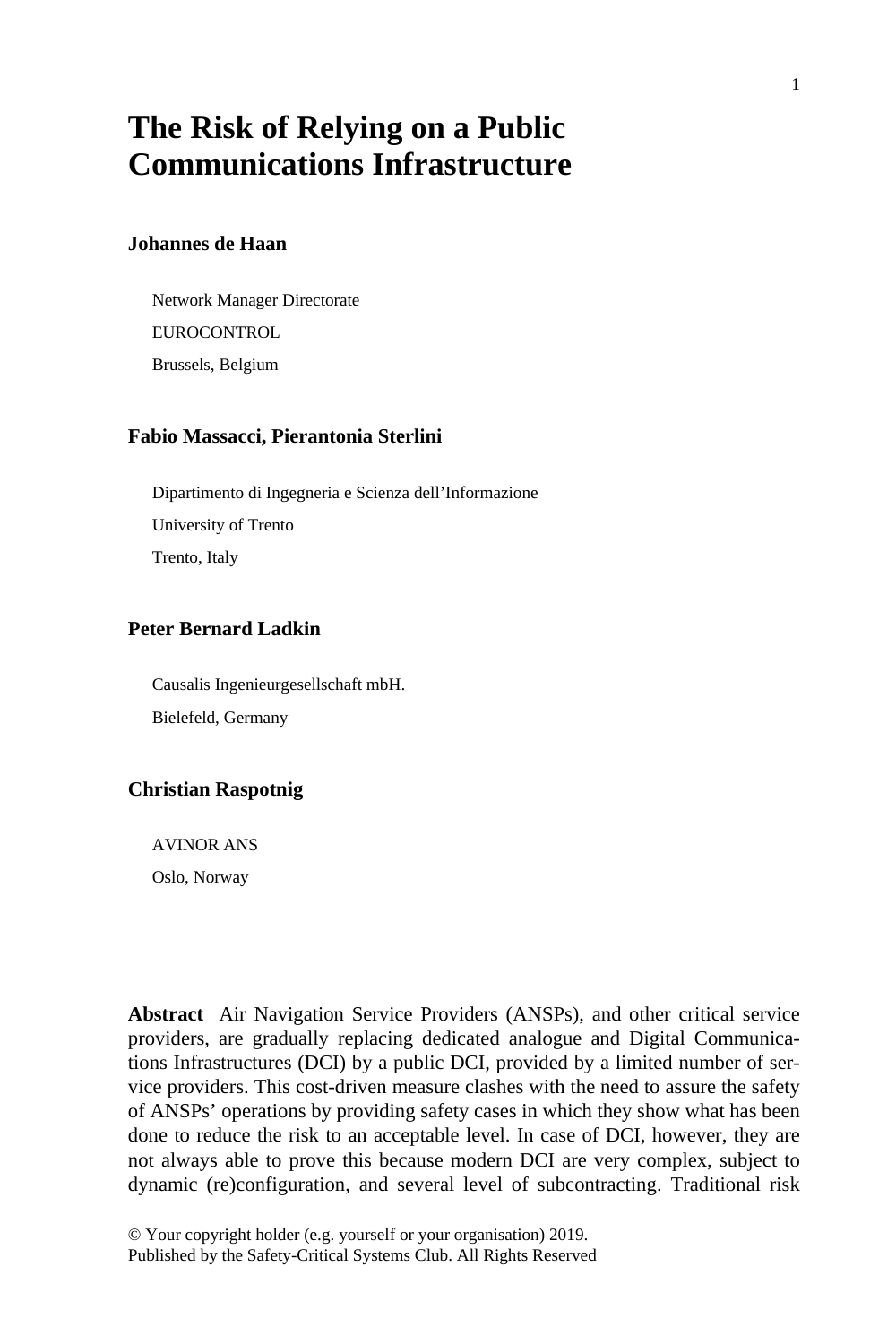analysis processes are not equipped for this kind of dynamic assessment. Furthermore, the information provided by the communications service providers is—in general—not sufficient for such assurance purposes. Being public, DCI are also subject to security attacks that would not have been physically possible in the past with dedicated DCI. In this paper, we highlight risks that do not appear in typical risk analyses. We discuss general and air-traffic-management-specific challenges in using outsourced communication services. We conclude with some technical, organizational and potentially regulatory steps, which we believe are needed to improve the transparency and long-term safety and security of this increasingly complex infrastructure. We also provide some insight on future challenges by summarising interviews with key stakeholders.

# **1 Introduction**

Modern society increasingly depends on a functioning public *Digital Communications Infrastructure (DCI)*. Not only the "visible" part of the Internet, but also parts that are invisible to the general public, such as communication links between ATC centres in different countries, play an essential role in the overall functioning of modern society. In the past, ANSP corporate communication took place over separated and dedicated (Digital<sup>1</sup>) Communications Infrastructures. Requirements in terms of performance, security and overall resilience for DCI were often directly contracted between the service provider and the organisation.

In the past, the physical connections were under the vertical managerial control of one provider. Now, the connections are virtualised, have a much deeper layering of protocols, and lay under the control of multiple providers. The analysis of resilience properties has become so complex that third party verification is barely practical, if it can be accomplished at all (Noam, 1987).

This situation is aggravated through concentrating previously diverse ANSP services [\(Figure 1\)](#page-2-0) on the same infrastructure [\(Figure 2\)](#page-2-1), because in many cases there are no other options. There is—as yet—no clear regulatory framework to ensure the availability of the infrastructure, nor demanding mitigation actions from the entities using this infrastructure. Such regulation may allow, for example, a realistic evaluation of the pathways by which Denial of Service (DoS) could be achieved, and thus enable regulators and providers to engage in prophylactic measures. It seems to us that the risk associated with the use of the digital communications infrastructure (DCI) has been underestimated.

<span id="page-1-0"></span><sup>&</sup>lt;sup>1</sup> Voice communications is still analog in many ANSPs and is slowly moving to VoIP.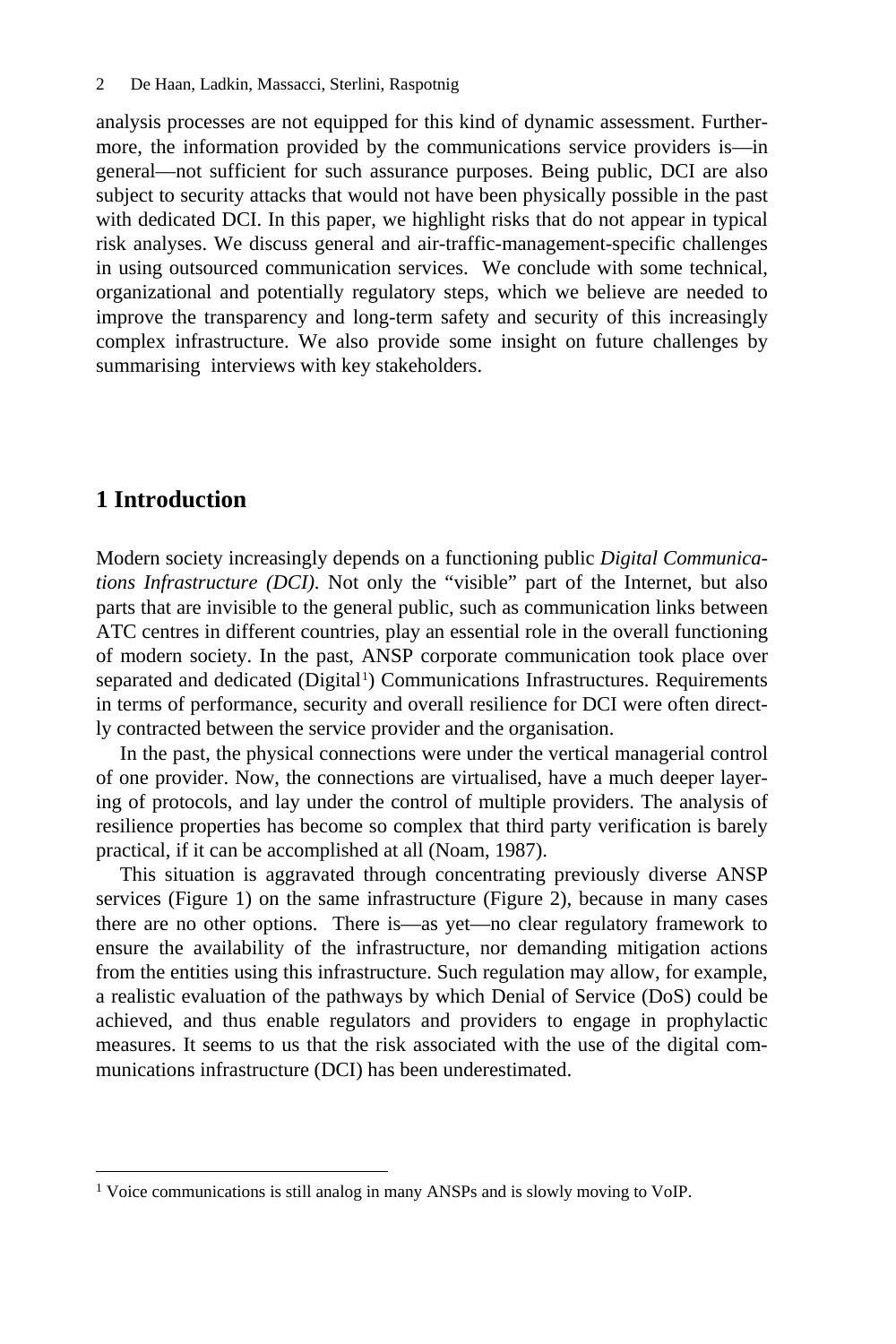

<span id="page-2-0"></span>

# <span id="page-2-1"></span>**2 General challenges**

The main challenge in assessing (and assuring) the resilience of the DCI is the lack of transparency of this infrastructure. This lack arises through:

- Inherent complexity of the infrastructure (both static and dynamic)
- Fast growth of the infrastructure
- Many providers across the organisational network Tiers<sup>[2](#page-2-2)</sup>

Currently, providers can realistically claim that they are not able to provide verifiable information on the (dynamic) state of their infrastructure to third parties. However, without such information, Critical Infrastructure Providers (CIPs) relying on a DCI are not able adequately to assess the risk associated with its use.

<span id="page-2-2"></span><sup>&</sup>lt;sup>2</sup> The Internet infrastructure is organised in three tiers. Tier 1 comprises the large international network connections, Tier 2 are the national high bandwidth networks and Tier 3 are the single homed service providers.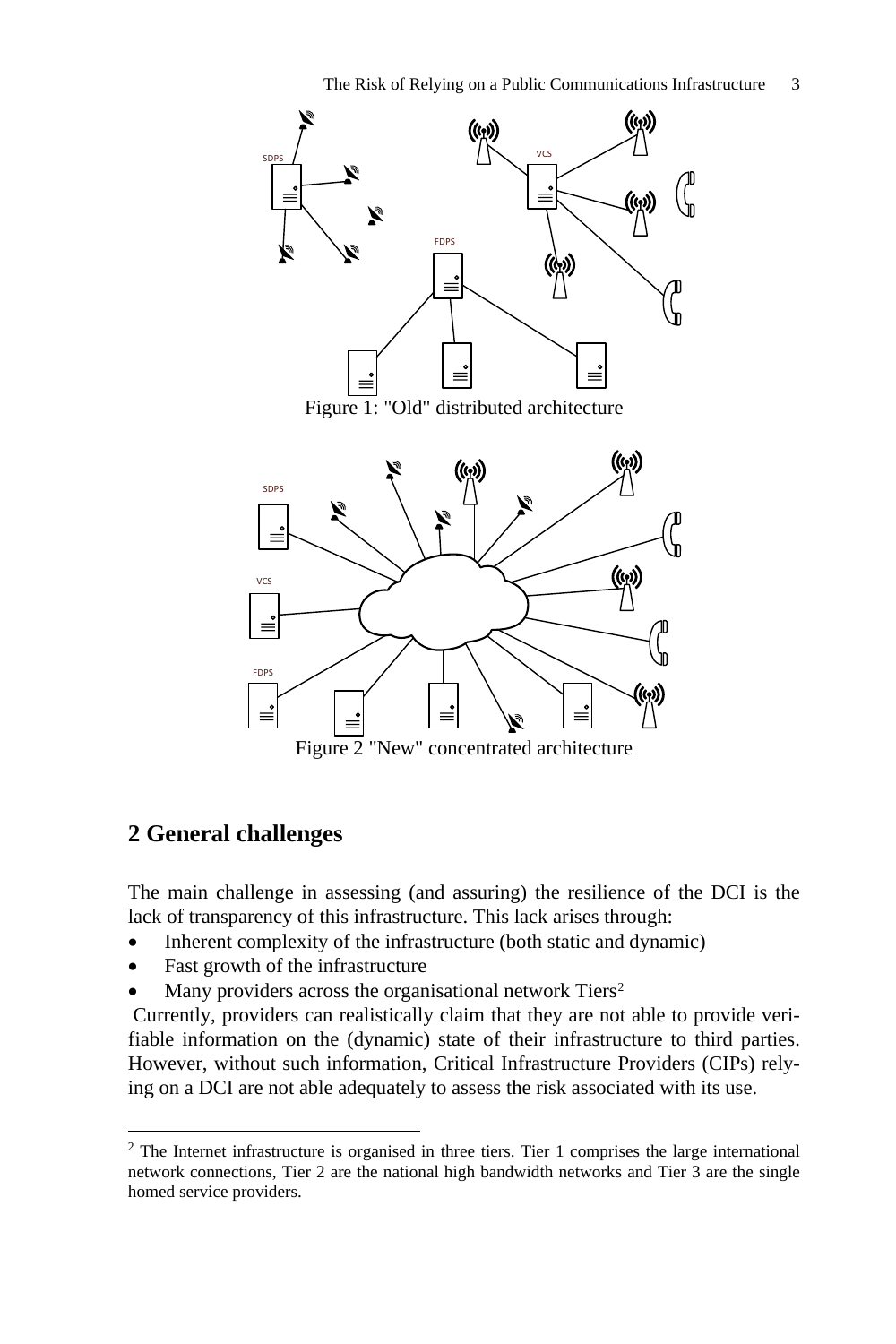#### 4 De Haan, Ladkin, Massacci, Sterlini, Raspotnig

An example of increased risk through lack of transparency is that CIPs relying on a DCI are not always informed of the occurrence of maintenance activities. This does not inevitably affect immediate service provision, but it reduces the redundancy in the network. In normal ANSP practice, redundancy is an important resiliency property, and reduced redundancy is accompanied by a reduction of traffic in the affected sectors. If the loss of redundancy is not known, traffic will not be reduced and the operational safety case may be violated.

Telecommunications provision is currently aimed at a mass market and this makes it difficult for small niche customers such as ANSPs to assure that their requirements are met. The ultimate cost of fulfilling these requirements inclines towards the prohibitive (Air Traffic Management and other transport sectors are comparatively relatively small customers). Meeting the requirements of niche critical-infrastructure providers such as ANSPs could theoretically be assured through regulating DCI, but such regulation would not necessarily reduce the involved costs, which someone would have to pay.

Another challenge is to assess the risk generated by concentrating service onto few technological systems when this is combined with the sharing of the same services by several providers. This is cost effective when everything works well. However, concentration of the different services and their sharing creates (at least) two types of risk:

- **Shared Vulnerability Failure Mode** (SVFM): The inadvertent or intentional exploit of a single vulnerability of a single (off-the-shelf or bespoke) component type can become a large-scale outage when the components of this type are used in several parts of the DCI (common cause failures).
- **Collateral Cyber Attack Failure Mode** (CCAFM): Some aggressors might attempt to attack a shared DCI and take it down for purposes unrelated to that part of the DCI, which is used for servicing a critical infrastructure.

As one example of severe collateral damage, the French telecom provider OVH was hit by a Distributed Denial of Service (DDoS) attack a hundred times larger than most of its kind in September 2016. Another example: in October 2016, the internet slowed or stopped for nearly the entire eastern United States, as the tech company DYN, a DNS provider, came under another major DDoS assault. Initially, this was speculated to be a nation-state scaling up an effort to influence the US election. However, the indictment by the FBI of three individual hackers with no connection to nation-states or criminal organizations shows that the shutdown was the effect of a turf war between booter service providers for Minecraft computer game servers. Booter services (Hutchings & Clayton, 2016) are DDoS defenses (respectively attacks) offered by groups of hackers to on-line multiplayer gamers to protect one's game server (respectively disrupt other players' servers).

The reliance on Commercial Off-The-Shelf (COTS) products in mission critical components is increasing the cost efficiency and—in general—the reliability of systems (because of "proven in use" technology), but it also increases the risk of SVFM events. An example is the Broadcom bug (Artenstein, 2017) which created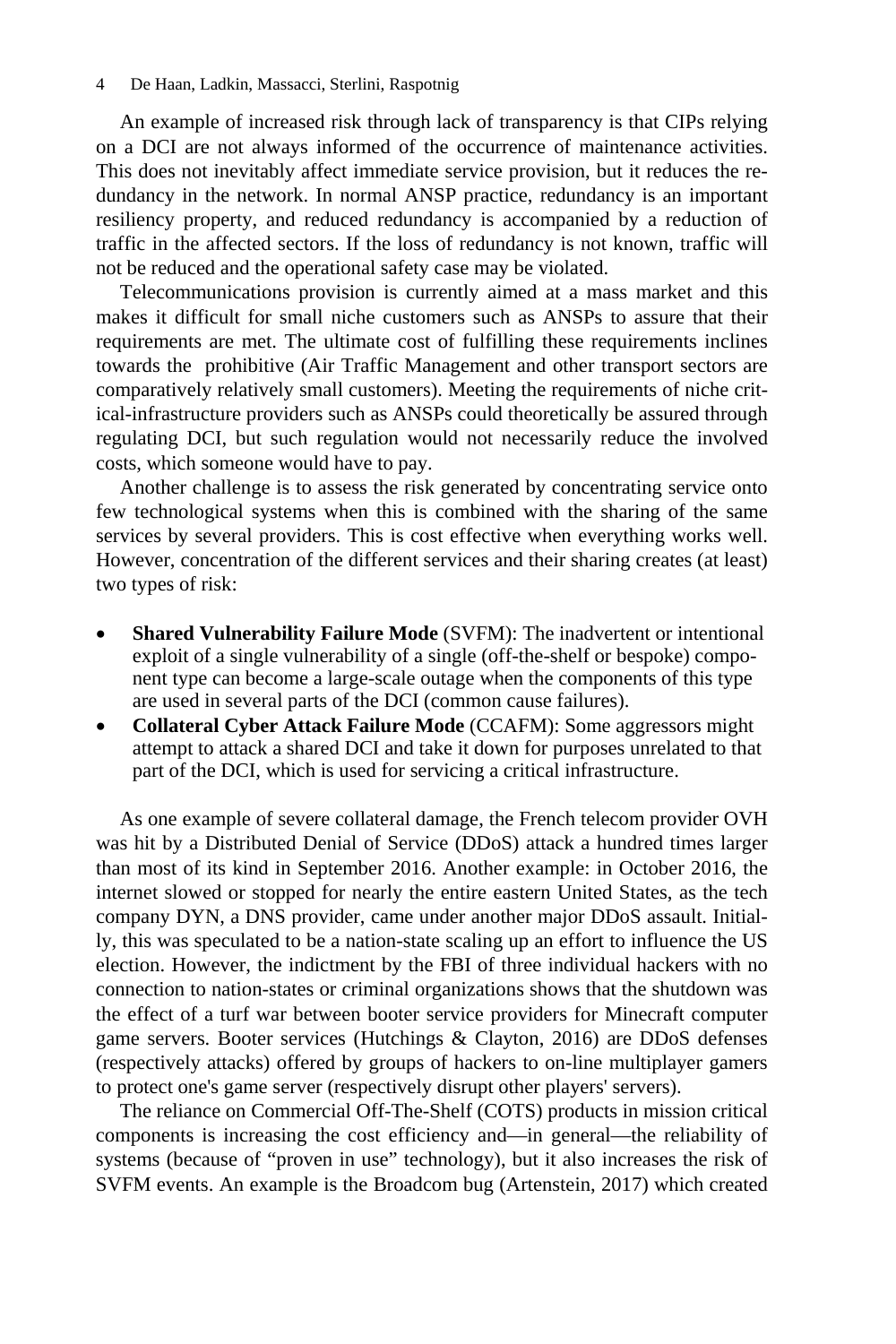a vulnerability in Apple and Samsung products, which relied on the dependable operation of this component. Despite the fact that the integrators (Apple and Samsung) put considerable effort into securing their systems, their reliance on a COTS component showed that such reliance on COTS dependability can be misplaced. The Spectre (Kocher, et al., 2018) and Meltdown (Lipp, et al., 2018) vulnerabilities provide further examples of this phenomenon.

A potentially unexpected source of additional issues is the web of DCI service providers. DCIs (especially high-bandwidth national and international links) are operated by a limited number of commercial providers (e.g. Deutsche Telekom, Orange). When domain-specific service providers such as SITA and Airinc in air transport or ANSPs use these DCIs, provision of services is based on standard Service Level Agreements (SLAs), defining amongst other attributes availability, response, and repair times up to physically-separated end–to–end routing.

Resilience of the DCI services has to be provided by the CPIs, for example through the use of different service providers between each communicationpartner pair, and the use of technology to autonomously detect link outages and to switch to alternative circuits in case of a link failure.

A common problem with such resilience measures is that they are based on assumptions which are very difficult to verify on the web of sourcing providers. An example is the requirement for physically separated end–to–end routing. It is not possible to trace the physical route exactly for CPIs using a DCI. Even for the service provider itself this may be very difficult.

• **Shared Subcontracting Failure Mode** (SSFM): The communication channels necessary for recovery in case of a service degradation or failure may well be unavailable during such a failure, since they might use the exact same infrastructure at a lower layer. An ANSP might contract two different providers for resilience (for example a mobile and a fibre telecom provider). However, except for the first link they might be actually using the very same backbone of a third provider, as such agreements are increasingly common (Meddour, Rasheed, and Gourhant 2011)

We suggest it is likely that this kind of problem will become more common in Air Traffic Management (ATM).

### **3 ATM specific challenges**

ATM is a distributed socio–technical system, which is critically dependent on available communications amongst system participants.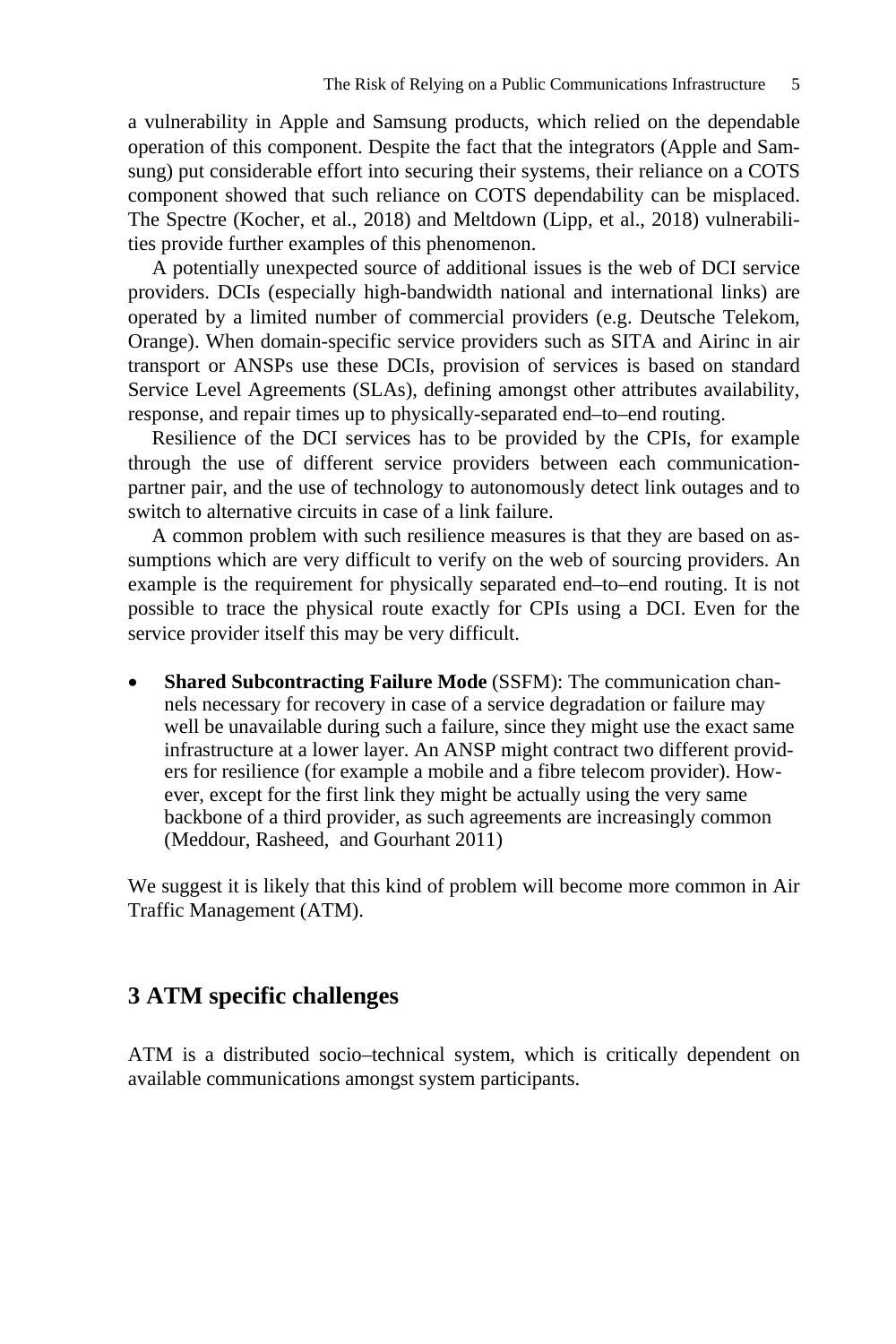| Type of communications  | Severity of a failure                           |
|-------------------------|-------------------------------------------------|
| Air-ground requests and | Failure of air-ground communications            |
| instructions            | directly affects the ability to maintain        |
|                         | separation between aircraft and leads to        |
|                         | airspace closure.                               |
| Ground-ground           | Failure of ground-ground communications         |
| coordination            | affects the ability to coordinate participating |
|                         | flights between ATC centres and leads to        |
|                         | possibly-severe traffic restrictions.           |
| Surveillance data       | Loss of surveillance data may lead directly to  |
|                         | loss of separation and certainly leads to       |
|                         | airspace closure.                               |
| Flightplan data         | Loss of flightplan data significantly reduces   |
|                         | ANSP ability to service air traffic.            |

Table 1: Communication types and related failure scenarios<sup>[3](#page-5-0)</sup>

Note that risk in safety-related contexts is usually taken as a combination of the likelihood that an event will happen combined with the (usually worst-case) severity of the event. When considering potential new failure modes, assessing likelihood is not necessarily feasible in a cyber-security case; cyber-security likelihoods are not static, but are dependent on potentially rapidly changing contextual parameters such as:

- Recognition and understanding of vulnerabilities by operators and potential exploiters;
- The existence/development of exploits;
- The motivation and opportunity of an aggressor to execute an exploit.

For example, recent approaches that try to estimate the likelihood of attacks based on the data of IT infrastructure includes among the parameters of analysis the power of the attacker (Allodi and Massacci, 2017). Hence, the likelihood can only be determined for a given attacker. Thus, we list in Table 1 the severity of a given failure without estimate of likelihood.

Many instances of these "failure modes" are already recognised by ANSPs as critical. For this reason, diverse communications kit suppliers may be used, in order to attempt to assure physical independence of systems and thereby reduce the chances of common-cause failure. However, communications are carried over infrastructure provided by third-party service providers, whose contractual arrangements can lead to nominally independent systems being implemented on the same physical infrastructure (Spriggs, n.d.) (Artenstein, 2017). Also, failure analysis and common-cause failure analysis is presaged on accidental failures. An intentional attack on communications infrastructure is not necessarily thwarted simply through physical independence. There is the possibility of a wide-scope communications failure, by which we mean that many nominally-independent

<span id="page-5-0"></span> <sup>3</sup> It should be noted that in case of a wide scope communications failure scenario multiple or even all communication type may become unavailable.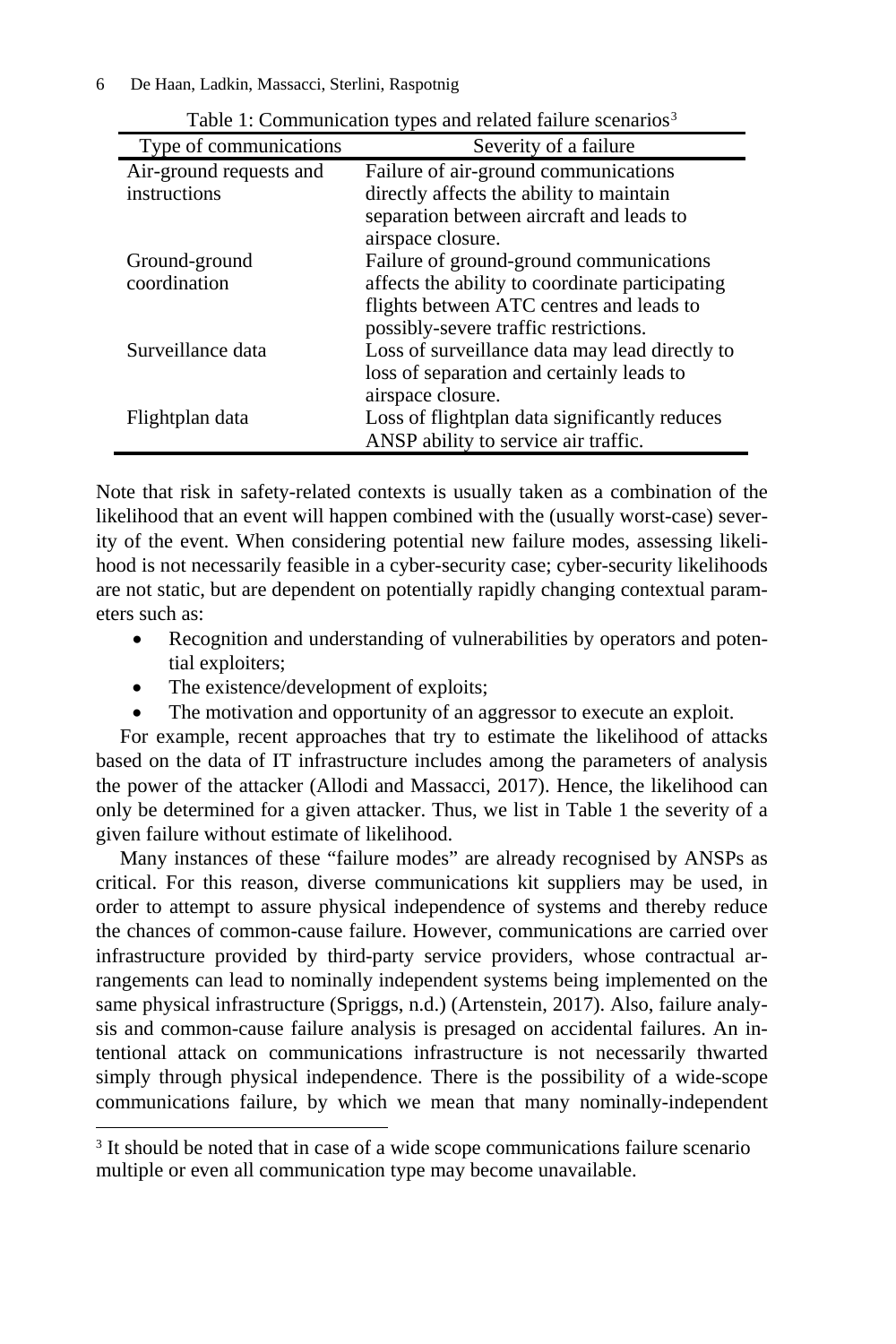communications systems effectively-simultaneously fail. This can occur for example through the failure modes we have described above.

ANSP systems are predicated on the principle of resilience through graceful degradation; that when certain functions fail, other functions remain available to provide critical functionality "down to" a minimal operational system in order to reach a safe state. The minimal operational system is traditionally voice communication between participating aircraft and ATCO[4.](#page-6-0)

Some pertinent observations:

- The information transmitted over the system is standardized (standard clearance procedures);
- The channel itself can be degraded (e.g. poor radio transmission/reception; sporadic availability);
- Degradation can be mitigated by using multiple channels (e.g., UHF, microwave; VHF radio).

It is nevertheless physically possible for this system to fail overall. There are (at least) four ways in which it may fail:

- A wide-area electromagnetic disturbance inhibiting the minimal-necessary communication (e.g., a major space weather event);
- A sustained attack on the ground-based infrastructure (say, a DDoS attack);
- A partial degradation in the case in which air-traffic density is too high to allow graceful service degradation without compromising safety (the risk of collision is strongly raised in some part of the system);
- A severe degradation of the IP backbone by other than an attack (say a result of misconfiguration, or a SW problem in network kit, much of which comes from one supplier) which then "avalanches".

The ATM system has demonstrated that it is able to cope with local failures and failures that only affect parts of the DCI. Thus far, no wide-scope DCI failures have been observed in operational environments.

A preview of the potential damage of a major communications outage arose during the Belgocontrol power outage incident on 27 May 2015. During this event, almost all equipment at the Belgian ATC centre in Steenokkerzeel was left without power, which completely incapacitated Belgocontrol's ATCOs. Under such circumstances, the traffic in the Belgian airspace would normally be handed over to adjacent centres. Unfortunately, all communication lines were taken down as well, so the hand over was not possible using the "normal" channels. The supervisors managed to contact the adjacent centres using their mobile phones. In case of a wide-scope failure of the DCI, it is very likely that the mobile phones would also not have been available, because the mobile phone network also uses the major communications backbones.

The consequences of a wide-scope communications failure, therefore, would be a major disruption of European air traffic at best, potentially culminating in a catastrophic scenario where the residual ATM capabilities are insufficient to get all

<span id="page-6-0"></span> <sup>4</sup> Air Traffic COntroller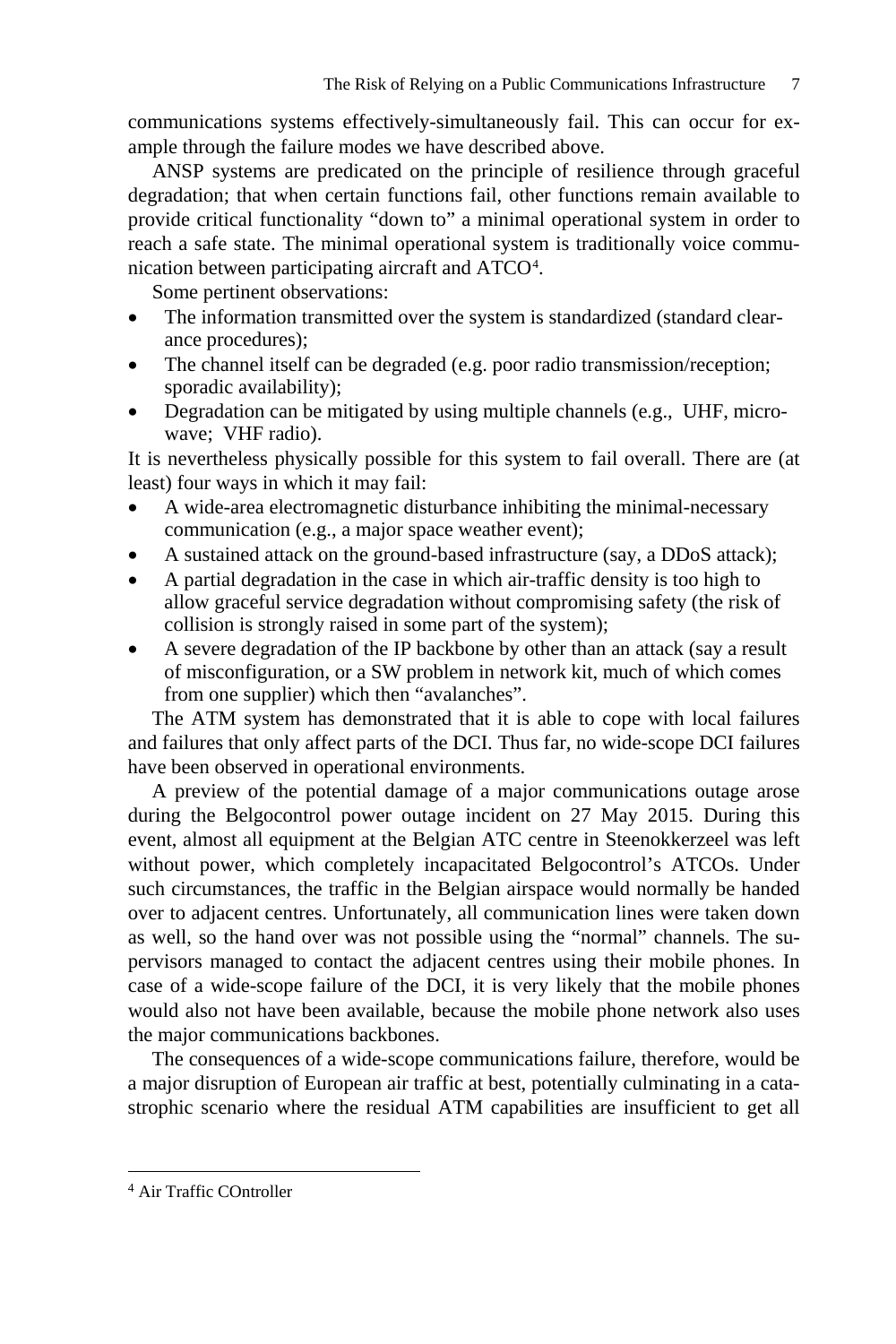aircraft on the ground safely. Such a failure will thus be most likely more severe than the consequences of a major power failure. There are several reasons for this:

- 1. In contrast to fall-back systems for a power failure, which can be local, communications back-up channels need to be present on both ends of the communication.
- 2. All current ANSP operational contingency plans are based on the assumption that some communication capabilities remain available.
- 3. With a large-scale communications failure, the ability to coordinate for a quick recovery also disappears.

This all makes wide-scope communications failure a qualitatively different failure mode from those communications failures that are currently mitigated within ANSPs.

# **4 Supporting interviews**

The concerns which we have raised in previous sections turn out to be shared, or at least hinted at, by diverse ATM professionals. Some of the authors organised several meetings with over 60 stakeholders, on different emerging threats to ATM (from security, to trade-off between organizational measures and technical measures, as well as fairness of regulatory intervention) as well to other critical infrastructure. Various techniques exist for knowledge elicitation (Hoffman et al. 1995), but a variant of structured or semi-structured interviews are most commonly involved in task analysis (Spector et al. 2014, Ch. 42). For 19 stakeholders who agreed to be formally interviewed, we conducted 30-40-minute in-depth semistructured interviews which were recorded with participants' permission and transcribed into anonymous form. The aim of these semi-structured interviews was to discuss the main issues related to the emerging threats in the ATM domain, and the effectiveness of regulation to mitigate these upcoming risks. Not all interactions could be transcribed for security reasons (as in some cases the stakeholders illustrated specific, still active, vulnerabilities of the infrastructure under their purview). Interviews can be particularly useful to provide a qualitative validation of a formal model describing the impact of regulations or contractual arrangements (de Gramatica et al. 2017).

We illustrate these finding by the own words of some stakeholders representative of the different roles in the area and summarized in Table 2, interviewed in Nov-Dec 2014, arose through a purposive sampling (Halaweh 2012) method to represent a variety of roles specifically involved in the regulatory aspects of emerging threats in the aviation domain.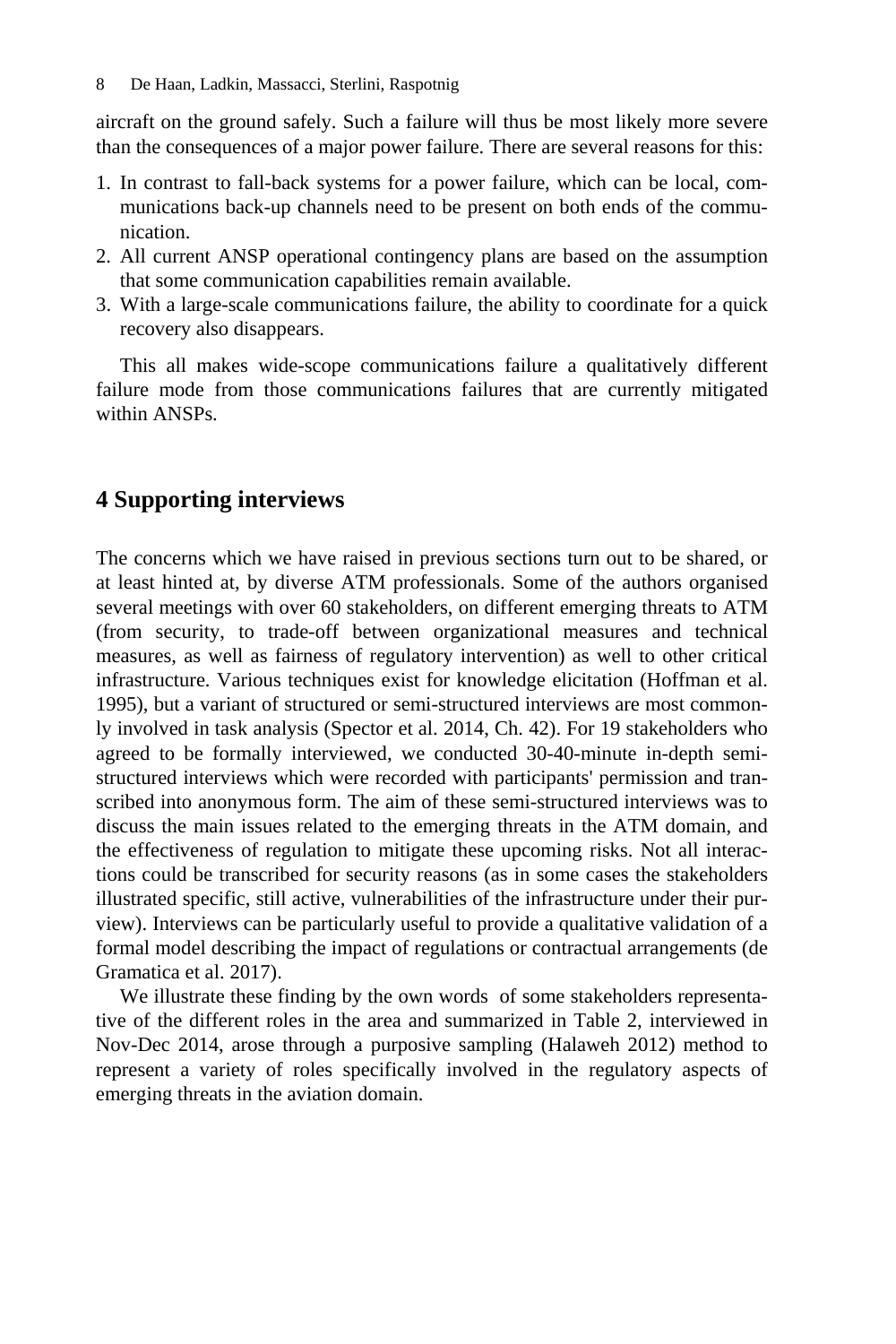| ΙD | Role                         | Organization                         |
|----|------------------------------|--------------------------------------|
|    | Head of ATM Security Unit    | European Authority for Air           |
|    |                              | Navigation                           |
|    | <b>EU</b> Aviation Regulator | EU Directorate for Transport         |
|    | Responsible of Security      | <b>IATA</b>                          |
|    | Training programs            |                                      |
|    | Office for National Security | <b>European National Government</b>  |
|    | Security Manager and         | Airport and Civil Aviation Authority |
|    | <b>Training Instructor</b>   |                                      |
|    | <b>Security Manager</b>      | Airport                              |

Table 2: Participants interviews

At first they agree on the issue of connectivity being a major issue and that this is progressively impacting also the providers of critical infrastructure such as  $ATM$ 

"we are much more dependent on the internet now, but at the same time this causes the greatest threat. Our critical infrastructure is dependent on the internet as well, not just citizens." [#4]

This is well recognized also by one of the regulators [#2] who also stresses the strong economic push for such changes, who were confirmed also by other interviewees [#3]. They both used airports to illustrate the scale and the strength of the economic drivers:

"You have approximately 660 airports in the EU. Of them, probably ten are very innovative and try to look at things differently, investing in new technologies, new processes and play with things to improve security and processes. Many airports tend to invest their scarce resources where they can get the best return." [#2] "Airports tend not to invest more than what is necessary, this is natural because they run a business in a good financial way." [#3]

The need to address the cybersecurity challenges of technical transformation is well summarized by one of the interviewees:

"The issue is that we already envisage a fast and quick change in a lot of processes, like the Air Traffic Management and we have to adapt very quickly to respond to the new threat scenarios. This is becoming more and more challenging. I am not sure that we will be able with the current regulatory framework […] to move at the same pace than the threats" [#1]

The need to modify regulation is also recognized by other actors, so that we might not have a uniform regulation that applies unconditionally to everything, but rather one that is able to discriminate between different types of risk areas:

"There should be a unified regulation, but there should be also a risk-based approach. If there is a high risk, there should be some plug-ins to the normal baseline regulation." [#3]

This may require more than regulation, namely also the technical possibility to manage risk as we have advocated, by making third party risk verification possible: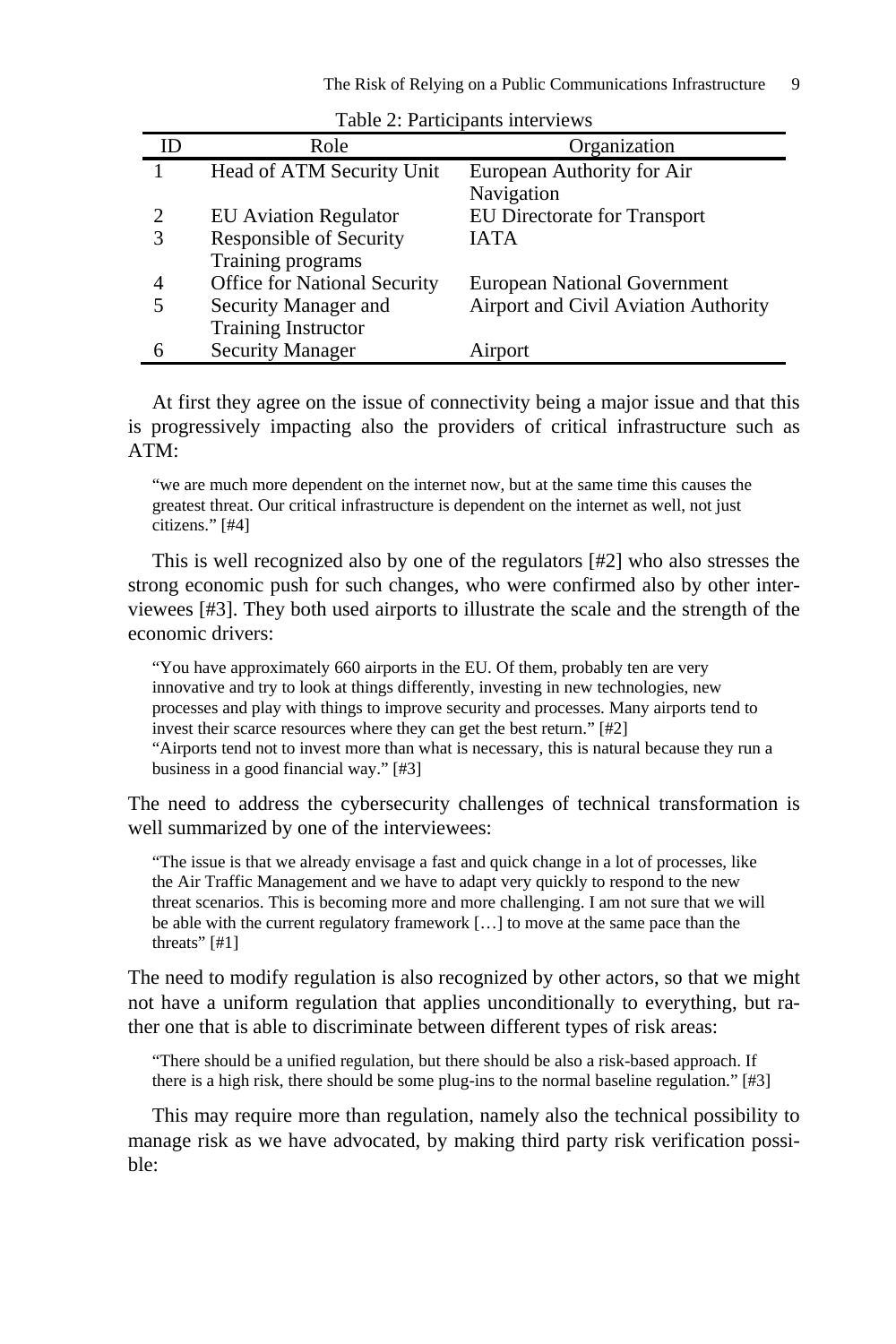"In formulating regulation we have to identify the risks and what we can do about them and then we draft the regulation. There may be also some risks where we cannot do anything about, for example, they may be too difficult to mitigate without hindering the flow of traffic. Where it is unfeasible to implement a mitigation, risk is managed" [#2]

It might be a simple conclusion that the concerns that we raise are only applicable to ANSPs which the broader DCI industry could see as a very limited and niche application. Hence, regulators might be actually unwilling to pursue broad changes that might significantly affect the economic viability of DCI operators (Clifton, Comin, Díaz-Fuentes, 2011).

To make sure that this was not the case we also carried a confirmatory interview on another critical infrastructure. The focus on power supply seems particularly relevant since Belgocontrol power outage incident mentioned above. The chair of the technical committee of the networks of energy transmissions operator was therefore interviewed.

At first we obtained confirmation that the energy sector face the same challenges of ATM second in terms of increasing reliance on the public DCI:

"Another thing is connectivity: every company wants more and more data and they are connected to more and more company systems. They are opening more doors than they are closing."

The process of dependence on the DCI is arrived at a point where there is no operation without a DCI. Whilst this was essentially obvious from an ANSP perspective, this now show that the impact of DCIs is now ubiquitous to be no longer a characteristic of the niche ATM market:

"you can no longer run the electricity networks effectively without IT in Europe…. Ten years ago, this was not an issue: you could have operated the transmission network manually. Nowadays we do not have a manual procedure that can effectively manage the network. It is too complicated.

The possibility of collateral damage that we have identified as Shared Vulnerability Failure Mode and Collateral Vulnerability Failure Mode and we have illustrated in Section 2 with the DYN example is also broadly accepted in this domain:

"Even if [malware/virus] is not targeting the energy sector, they could take out the energy sector because the vulnerabilities they exploit are not sector specific."

# **5 Conclusion and discussion**

In many ANSPs, the DCI is treated as a commodity that can be obtained from the market. Its assurance relies on SLAs, which are often limited to the standard provisions offered by the provider. The DCI providers are operating and maintaining their infrastructures for the mass market. ANSPs are relatively small customers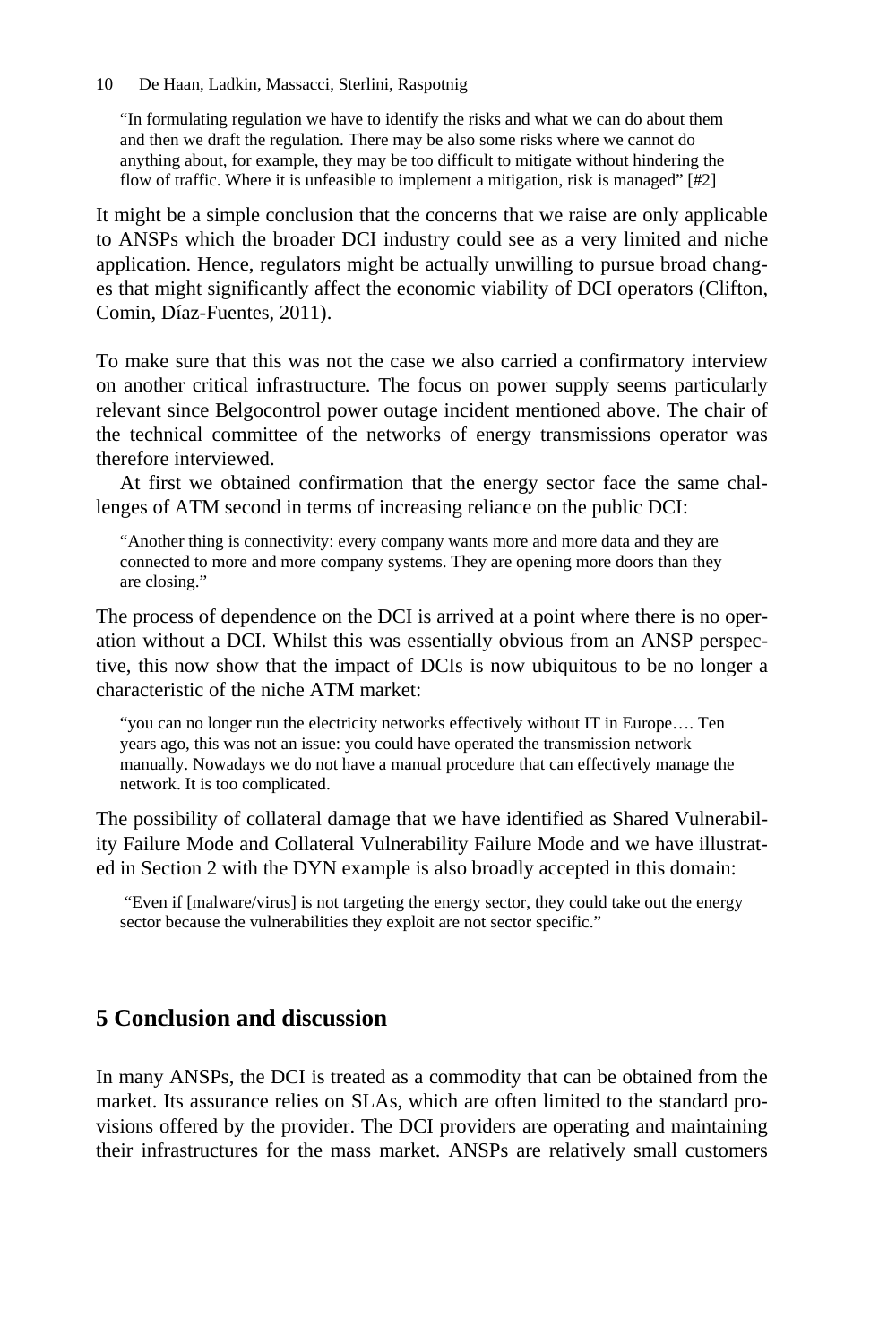with relatively stringent and costly requirements, which do not fit well with the business model of the provider for the mass market.

The standard conditions in current SLAs are not in line with the criticality of the DCIs for ANSP operations. Even if additional requirements and constraints are included in the SLAs, there is hardly any possibility to verify continued compliance. ATM is used as a prime example in this paper, but it is by no means the only domain affected (see the comments from interviewee #4). This situation can affect society much more widely.

It follows that a number of steps need to be taken to secure the dependability and resilience of the DCI in a wider context:

- **From the perspective of Critical Infrastructure Providers relying on a DCI:** Create policies and procedures that explicitly address the criticality of the DCI (an SLA is unlikely to be sufficient) and include the DCI in safety and security assessments. ANSPs must develop procedures to handle traffic when the communications with adjacent centres are limited. For example, they could consider the use of terrestrial independent satellite communications (e.g., Iridium) for emergency situations (we note, though, that satellite communications are also vulnerable to a Carrington Event);
- **From a technical perspective:** Develop better mechanisms for dynamic thirdparty verification of data-flow characteristics of the networks, including the possibility to provide this information on-line directly to organizations that rely on the DCI for critical services;
- **From the political perspective:** Consider the DCI as amongst other things *providing critical infrastructure services*; creating regulations and oversight that is in line with the criticality of this part of the DCI (as in the case of electrical power supply). This is not currently foreseen in EC2016/1148 Annex II (European Commission, 2016).

The reviewers of earlier versions of this document had some comments that we would like to share for further discussion.

**Comment:** *Many mission-critical industries and sectors rely on the commercial model using SLAs and associated instruments. This seems to work fine (with an occasional outage). They tend to rely on large amounts of redundancy. Is air traffic management really so different from say, healthcare or banking?*

**Reply:** We have not seen a wide-scope communications failure of the sort we are considering in this paper in any of the industries mentioned. We suggest that a wide-scope failure would also cause significant problems in healthcare and banking. But these are not our subject here. These large sociotechnical systems, as systems, are more complex and less monolithic than air traffic management. We could surmise, for example, that a wide-scope communications failure in banking systems would disable the daily dynamic reconciliation of reserve requirements around the globe which is essential for the functioning of the entire banking sector, which might well lead to an emergency and a financial crash. But all that is for another paper similar to this on the banking sector.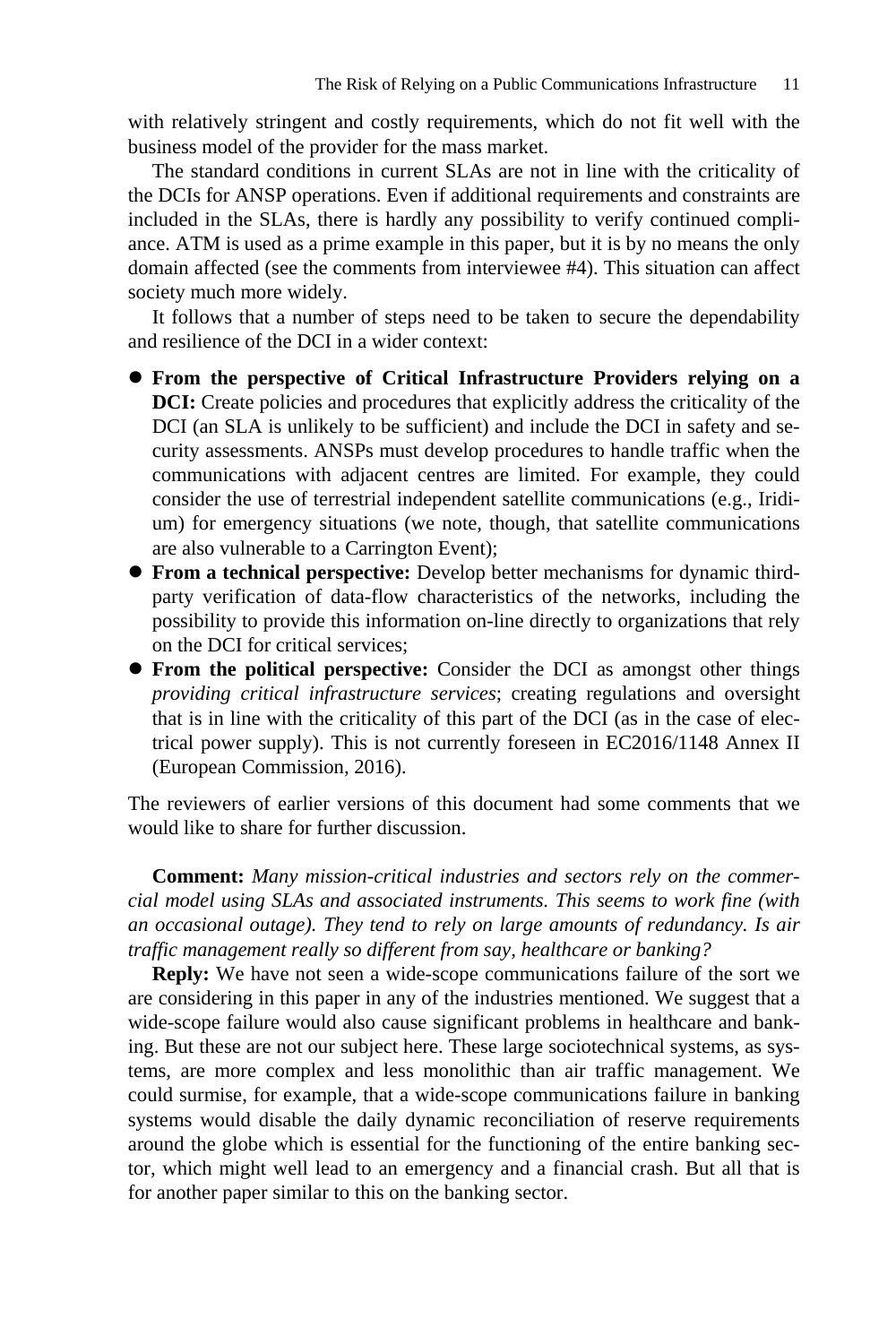In air traffic management and control, an SLA would not be worth the paper it is printed on when an accident results from a wide-scope communications outage.

**Comment:** *It seems a good idea to include the DCI in safety and security assessments but the commercial communications provider may not oblige.*

**Reply:** Yes. That is why there may have to be regulation. We suggest the chance of such regulation is quite good, when the risks of wide-scope communications failure for various critical infrastructure are investigated: most depend on the communications networks which are not themselves yet seen as critical.

**Comment:** *What about ground-based systems in the event of a Carrington Event?*

**Reply:** In fact, the majority of communications is effected via ground based networks. Satellite-based communication is only used where no ground alternative is available, e.g. for oceanic traffic<sup>5</sup>.

**Comment:** *It might be possible to consider a combination of network providers and failover technologies (satellite, microwave) together to provide, as a whole, the overall critical communications infrastructure and to protect it accordingly.*

**Reply:** Regulation would be required to accomplish this. In any case, designated critical or not, such a combination is still vulnerable to misconfiguration of critical network elements, cyber-attacks or a large space weather events (Carrington Event). We believe the possibility of wide-scope communications outages has been generally underestimated. We have attempted to address the issue here just for one sector.

# **6 Acknowledgements**

Part of the work behind this paper has been supported by the European Union's  $7<sup>th</sup>$ Framework Programme under grant agreement 285223 (SECONOMICS) and the Horizon H2020 FP under grant agreement 675320 (NeCS). We thank the Eurocontrol Task Force on the Resilience of Digital Communications Infrastructure (RDCI) for detailed commentary (some of the authors are members of RDCI).

<span id="page-11-0"></span> <sup>5</sup> According to space-meteorologists, a major space weather event like the 1859 Carrington Event is capable of taking out any electrical system and maybe all of them.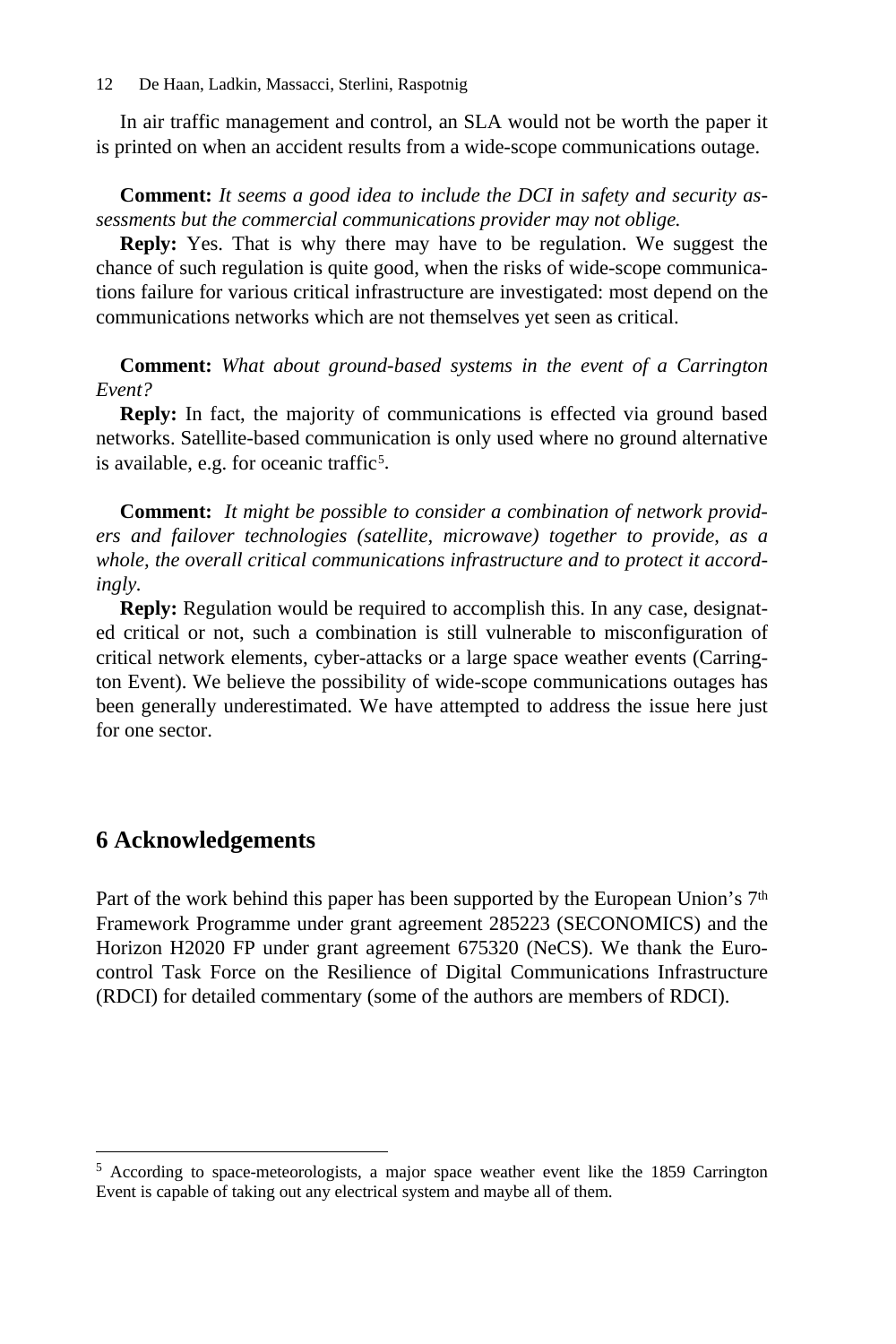## **7 References**

- [1] Allodi, L., & Massacci, F. (2017). Security events and vulnerability data for cybersecurity risk estimation. *Risk Analysis*, *37*(8), 1606-1627.
- [2] Artenstein, N. (2017). *BROADPWN: REMOTELY COMPROMISING ANDROID AND IOS VIA A BUG IN THE BROADCOM WI-FI CHIPSET.* Exodusintel. Retrieved from https://www.blackhat.com/docs/us- 17/thursday/us-17-Artenstein-Broadpwn-Remotely-Compromising-Android- And-iOS-Via-A-Bug-In-Broadcoms-Wifi-Chipsets-wp.pdf
- [3] Clifton, J., Comin, F., & Díaz-Fuentes, D. (2011). From national monopoly to multinational corporation: How regulation shaped the road towards telecommunications internationalisation. *Business History, 53*(5), 761-781.
- [4] de Gramatica, M., Massacci, F., Shim, W., Turhan, U., & Williams, J. (2017). Agency Problems and Airport Security: Quantitative and Qualitative Evidence on the Impact of Security Training. *Risk Analysis*, *37*(2), 372-395.
- [5] European Commission. (2016, July 06). *DIRECTIVE (EU) 2016/1148 OF THE EUROPEAN PARLIAMENT AND OF THE COUNCIL.* Retrieved from eur-lex.europa.eu: http://eur-lex.europa.eu/legal- content/EN/TXT/PDF/?uri=CELEX:32016L1148&from=EN
- [6] Halaweh, M. (2012). Using grounded theory as a method for system requirements analysis. *Journal of Information Systems and Technology Management*, 23-38.
- [7] Hoffman, R., Shadbolt, N., Burton, M., & G, K. (1995). Eliciting knowledgefrom experts: A methodological analysis. *Organizational Behavior and Human Decision Processes*, 129-158.
- [8] Hutchings, A., & Clayton, R. (2016). Exploring the provision of online booter services. *Deviant Behavior, 37*(10), 1163-1178.
- [9] Kocher, P., Genkin, D., Gruss, D., Haas, W., Hamburg, M., Lipp, M., . . . Yarom, Y. (2018). *Spectre Attacks: Exploring Speculative Execution.* Retrieved from ArXiv.org: https://arxiv.org/pdf/1801.01203.pdf
- [10] Lipp, M., Schwarz, M., Gruss, D., Prescher, T., Haas, Werner, . . . Hamburg, https://arxiv.org/abs/1801.01207
- [11] Maxwell, J. (2009). Designing a qualitative study. In L. Bockman, & D. Rog (Eds.), *The SAGE Handbook of Applied Social Research Methods* (pp. 69- 100). SAGE Publications.
- [12] Meddour, D. E., Rasheed, T., & Gourhant, Y. (2011). On the role of infrastructure sharing for mobile network operators in emerging markets. *Computer Networks*, *55*(7), 1576-1591.
- [13] Noam, E. M. (1987). The public telecommunications network: a concept in transition. *Journal of Communication, 37*(1), 30-48.
- [14] Schintler, L. A., Gorman, S. P., Reggiani, A., Patuelli, R., Gillespie, A., Nijkamp, P., & Rutherford, J. (2005, December). The public telecommunications network: a concept in transition. *Networks and Spatial Economics, 5*(4), 351–370.
- [15] Spector, M. J., Merrill, D. M., Elen, J., & Bishop, M. J. (2014). *Handbook of Research on Educational Communication and Technology.* New York, NY: Springer.
- [16] Spriggs, J. (n.d.). *Assurance by Proxy.* Retrieved from scsc.org.uk: http://scsc.org.uk/file/378/20—John-Spriggs—Assurance-by-Proxy.pdf
- [17] Ugur, M. (2009). Regulatory quality and performance in EU network industries: evidence on telecommunications, gas and electricity. *Journal of Public Policy, 29*(3), 347-370.